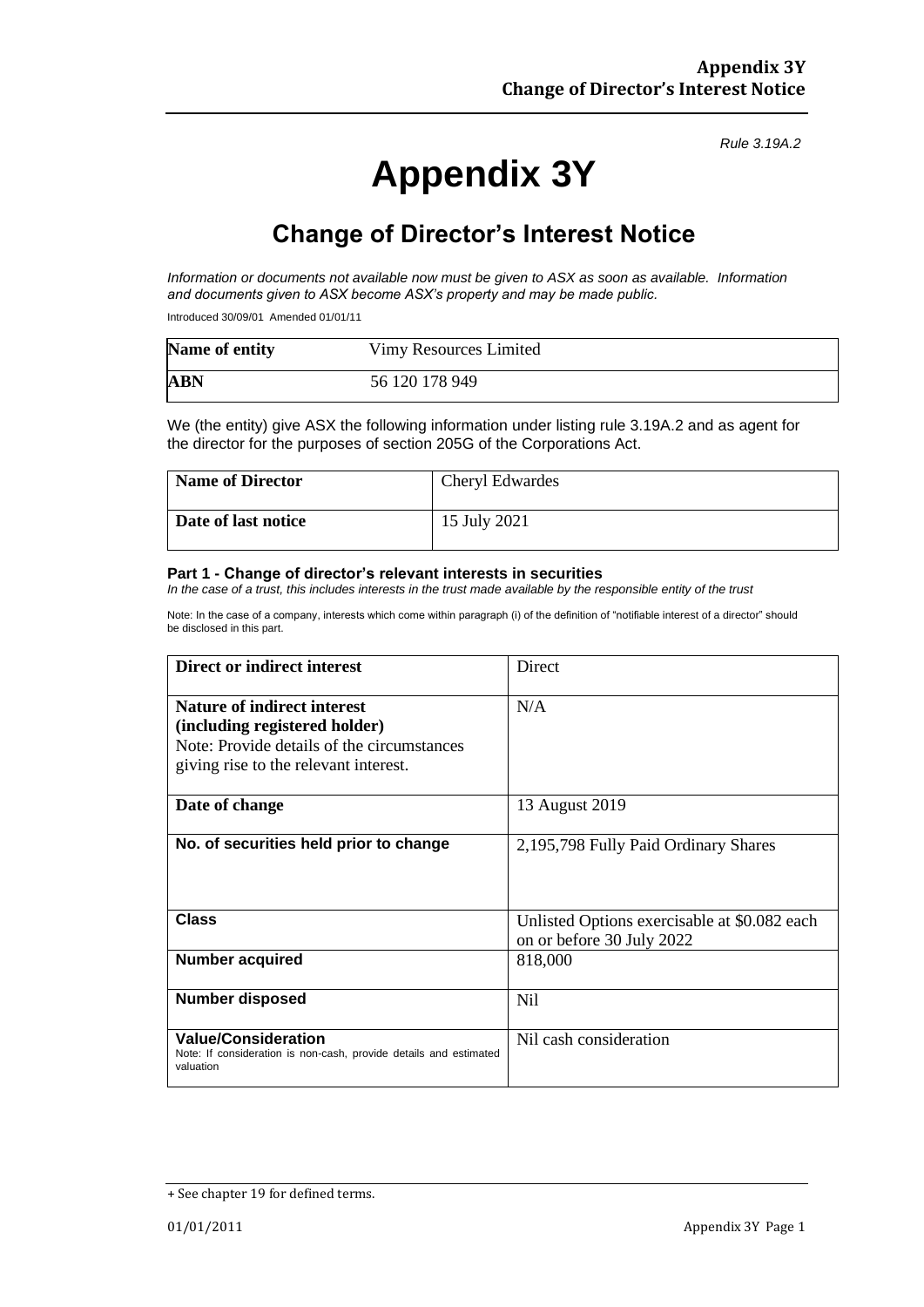| No. of securities held after change                                                                                                                                        | 2,195,798 Fully Paid Ordinary Shares<br>818,000 Unlisted Options exercisable at<br>\$0.082 each on or before 30 July 2022 |
|----------------------------------------------------------------------------------------------------------------------------------------------------------------------------|---------------------------------------------------------------------------------------------------------------------------|
| Nature of change<br>Example: on-market trade, off-market trade, exercise of options,<br>issue of securities under dividend reinvestment plan, participation<br>in buy-back | Unlisted Options issued pursuant to 2019<br>Vimy Employee Option Plan approved by<br>shareholders on 13 August 2019       |

#### **Part 2 – Change of director's interests in contracts**

Note: In the case of a company, interests which come within paragraph (ii) of the definition of "notifiable interest of a director" should be disclosed in this part.

| <b>Detail of contract</b>                                                                       | N/A |
|-------------------------------------------------------------------------------------------------|-----|
| <b>Nature of interest</b>                                                                       |     |
|                                                                                                 |     |
|                                                                                                 |     |
| Name of registered holder<br>(if issued securities)                                             |     |
|                                                                                                 |     |
| Date of change                                                                                  |     |
| No. and class of securities to                                                                  |     |
| which interest related prior to                                                                 |     |
| change                                                                                          |     |
| Note: Details are only required for a contract in<br>relation to which the interest has changed |     |
| Interest acquired                                                                               |     |
|                                                                                                 |     |
| <b>Interest disposed</b>                                                                        |     |
|                                                                                                 |     |
| <b>Value/Consideration</b>                                                                      |     |
| Note: If consideration is non-cash, provide details<br>and an estimated valuation               |     |
| Interest after change                                                                           |     |
|                                                                                                 |     |

#### **Part 3 –** +**Closed period**

| Were the interests in the securities or contracts<br>detailed above traded during a <sup>+</sup> closed period where<br>prior written clearance was required? | No. |
|---------------------------------------------------------------------------------------------------------------------------------------------------------------|-----|
| If so, was prior written clearance provided to allow the<br>trade to proceed during this period?                                                              |     |
| If prior written clearance was provided, on what date<br>was this provided?                                                                                   |     |

<sup>+</sup> See chapter 19 for defined terms.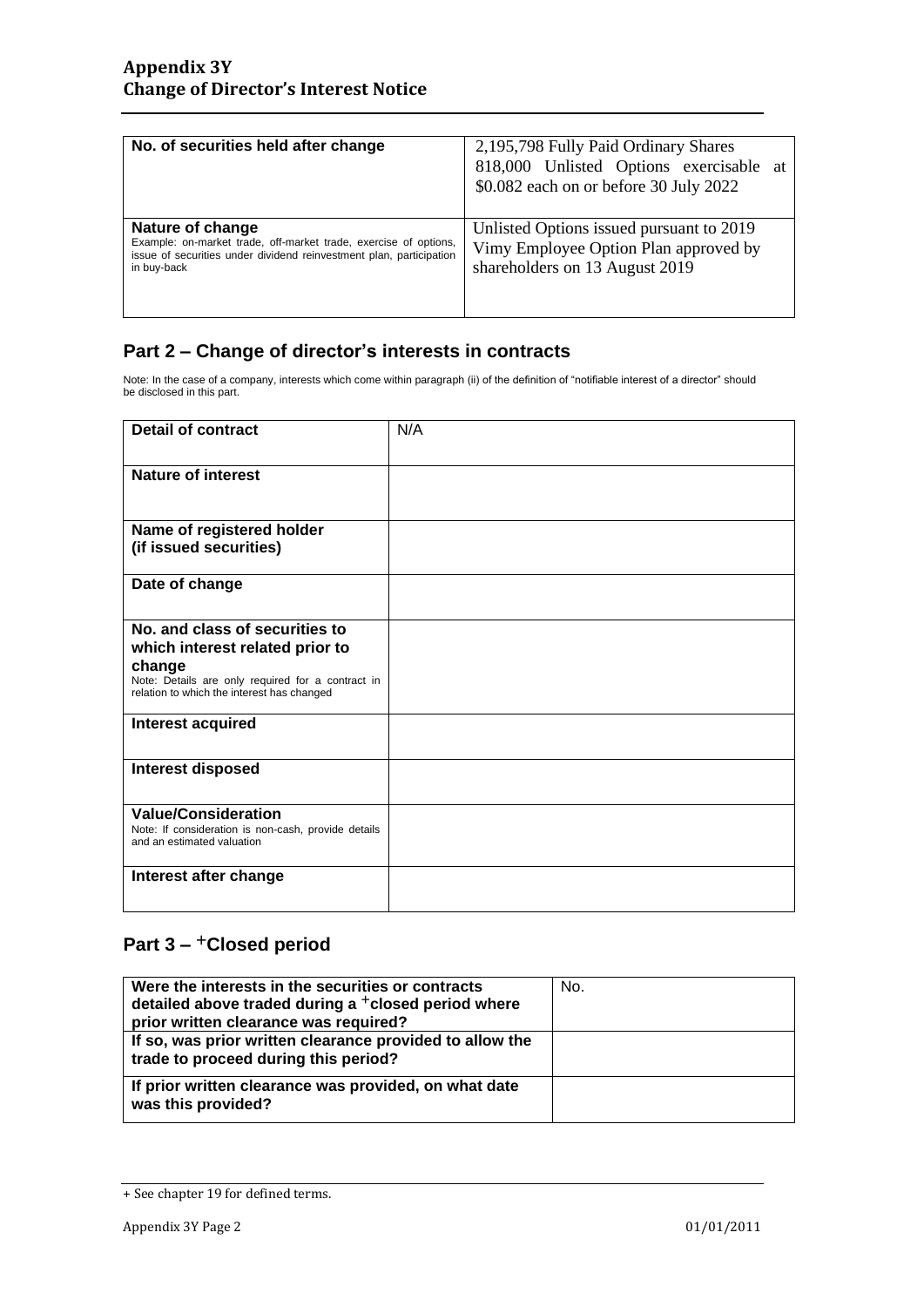*Rule 3.19A.2*

# **Appendix 3Y**

## **Change of Director's Interest Notice**

*Information or documents not available now must be given to ASX as soon as available. Information and documents given to ASX become ASX's property and may be made public.*

Introduced 30/09/01 Amended 01/01/11

| Name of entity | Vimy Resources Limited |
|----------------|------------------------|
| <b>ABN</b>     | 56 120 178 949         |

We (the entity) give ASX the following information under listing rule 3.19A.2 and as agent for the director for the purposes of section 205G of the Corporations Act.

| <b>Name of Director</b> | Dr Anthony Chamberlain |
|-------------------------|------------------------|
| Date of last notice     | 15 July 2021           |

#### **Part 1 - Change of director's relevant interests in securities**

*In the case of a trust, this includes interests in the trust made available by the responsible entity of the trust*

Note: In the case of a company, interests which come within paragraph (i) of the definition of "notifiable interest of a director" should be disclosed in this part.

| <b>Direct or indirect interest</b>                                                                                                                         | Direct                                                                                                                                                                                                                                                                                                                                       |
|------------------------------------------------------------------------------------------------------------------------------------------------------------|----------------------------------------------------------------------------------------------------------------------------------------------------------------------------------------------------------------------------------------------------------------------------------------------------------------------------------------------|
| <b>Nature of indirect interest</b><br>(including registered holder)<br>Note: Provide details of the circumstances<br>giving rise to the relevant interest. | N/A                                                                                                                                                                                                                                                                                                                                          |
| Date of change                                                                                                                                             | 13 August 2019                                                                                                                                                                                                                                                                                                                               |
| No. of securities held prior to change                                                                                                                     | Direct<br>2,390,177 Fully Paid Ordinary Shares<br>Indirect<br>300,000 Fully Paid Ordinary Shares held by<br>Lucton<br>Aust<br>Pty<br>Ltd<br>$<$ Lucton<br>Superannuation Fund $>1$<br>Dr Chamberlain is a director and<br>1.<br>shareholder of Luston Audt Pty Ltd and<br>beneficiary<br>$\circ$ of<br>Lucton<br>the<br>Superannuation Fund. |
| <b>Class</b>                                                                                                                                               | Unlisted Options exercisable at \$0.082 each<br>on or before 30 July 2022                                                                                                                                                                                                                                                                    |
| <b>Number acquired</b>                                                                                                                                     | 364,000                                                                                                                                                                                                                                                                                                                                      |

<sup>+</sup> See chapter 19 for defined terms.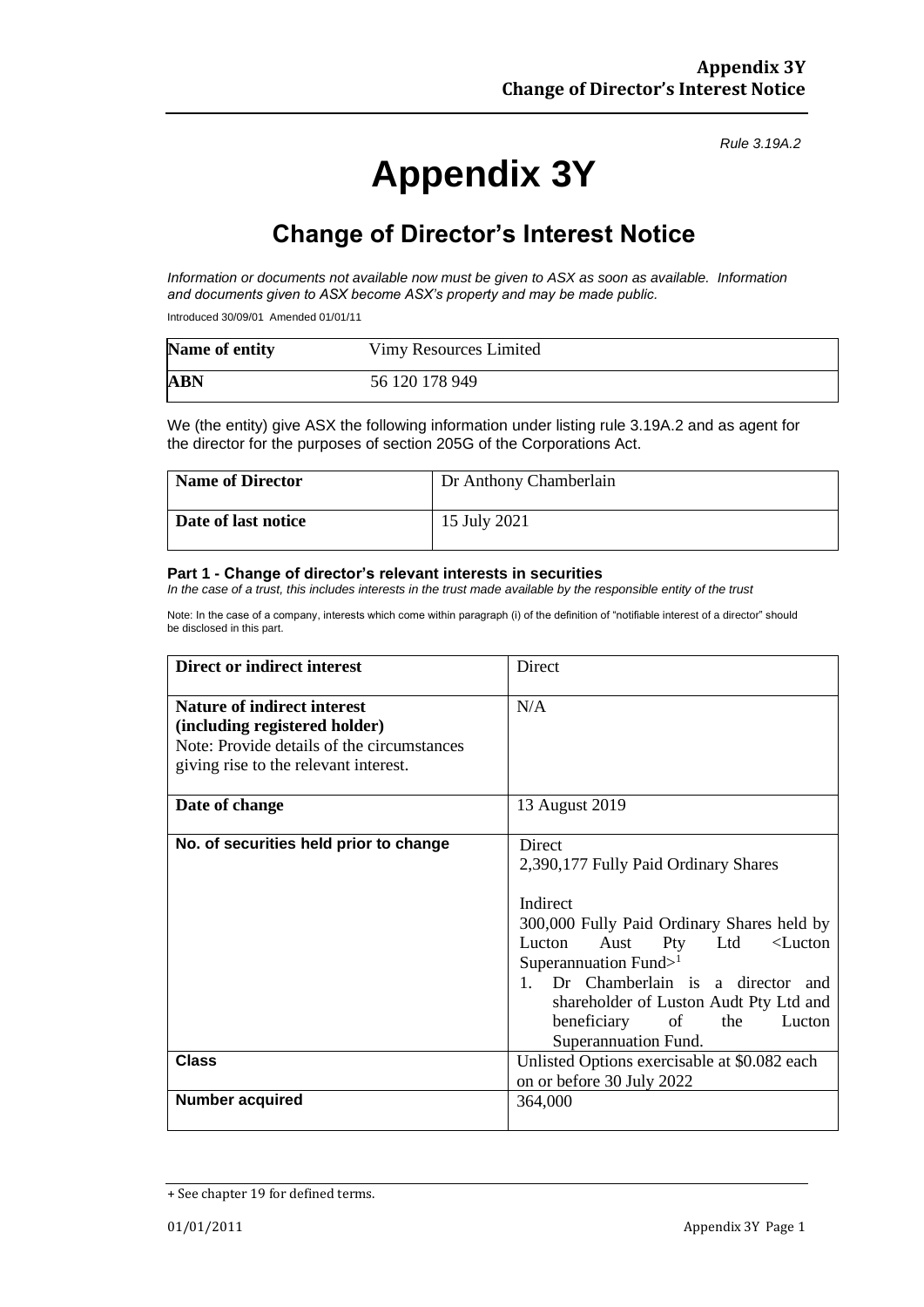| <b>Number disposed</b>                                                                                                                                                     | Nil                                                                                                                                                                                                                                                                                                                                                                                                                     |
|----------------------------------------------------------------------------------------------------------------------------------------------------------------------------|-------------------------------------------------------------------------------------------------------------------------------------------------------------------------------------------------------------------------------------------------------------------------------------------------------------------------------------------------------------------------------------------------------------------------|
| <b>Value/Consideration</b><br>Note: If consideration is non-cash, provide details and estimated<br>valuation                                                               | Nil cash consideration                                                                                                                                                                                                                                                                                                                                                                                                  |
| No. of securities held after change                                                                                                                                        | <b>Direct</b><br>2,390,177 Fully Paid Ordinary Shares<br>364,000 Unlisted Options exercisable at<br>\$0.082 each on or before 30 July 2022<br>Indirect<br>300,000 Fully Paid Ordinary Shares held by<br>Aust Pty Ltd<br>Lucton<br>$\leq$ Lucton<br>Superannuation Fund $>1$<br>1. Dr Chamberlain is a director and<br>shareholder of Luston Audt Pty Ltd and<br>beneficiary of<br>the<br>Lucton<br>Superannuation Fund. |
| Nature of change<br>Example: on-market trade, off-market trade, exercise of options,<br>issue of securities under dividend reinvestment plan, participation<br>in buy-back | Unlisted Options issued pursuant to 2019<br>Vimy Employee Option Plan approved by<br>shareholders on 13 August 2019                                                                                                                                                                                                                                                                                                     |

### **Part 2 – Change of director's interests in contracts**

Note: In the case of a company, interests which come within paragraph (ii) of the definition of "notifiable interest of a director" should be disclosed in this part.

| <b>Detail of contract</b>                                                                                       | N/A |
|-----------------------------------------------------------------------------------------------------------------|-----|
| <b>Nature of interest</b>                                                                                       |     |
| Name of registered holder<br>(if issued securities)                                                             |     |
| Date of change                                                                                                  |     |
| No. and class of securities to<br>which interest related prior to                                               |     |
| change<br>Note: Details are only required for a contract in<br>relation to which the interest has changed       |     |
| Interest acquired                                                                                               |     |
| <b>Interest disposed</b>                                                                                        |     |
| <b>Value/Consideration</b><br>Note: If consideration is non-cash, provide details<br>and an estimated valuation |     |

<sup>+</sup> See chapter 19 for defined terms.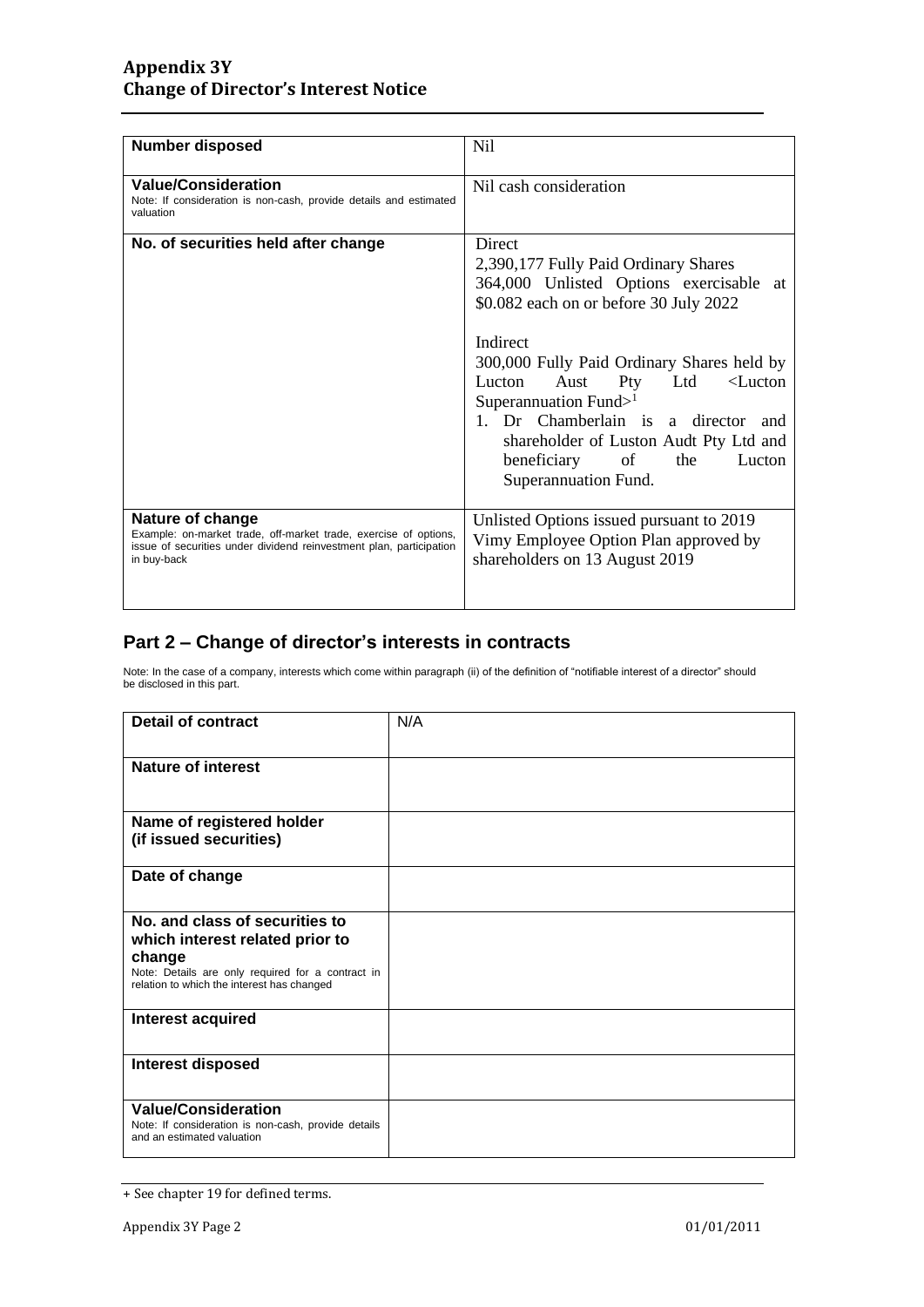| Interest after change |  |
|-----------------------|--|
|                       |  |

### **Part 3 –** +**Closed period**

| Were the interests in the securities or contracts<br>detailed above traded during a <sup>+</sup> closed period where<br>prior written clearance was required? | No. |
|---------------------------------------------------------------------------------------------------------------------------------------------------------------|-----|
| If so, was prior written clearance provided to allow the<br>trade to proceed during this period?                                                              |     |
| If prior written clearance was provided, on what date<br>was this provided?                                                                                   |     |

<sup>+</sup> See chapter 19 for defined terms.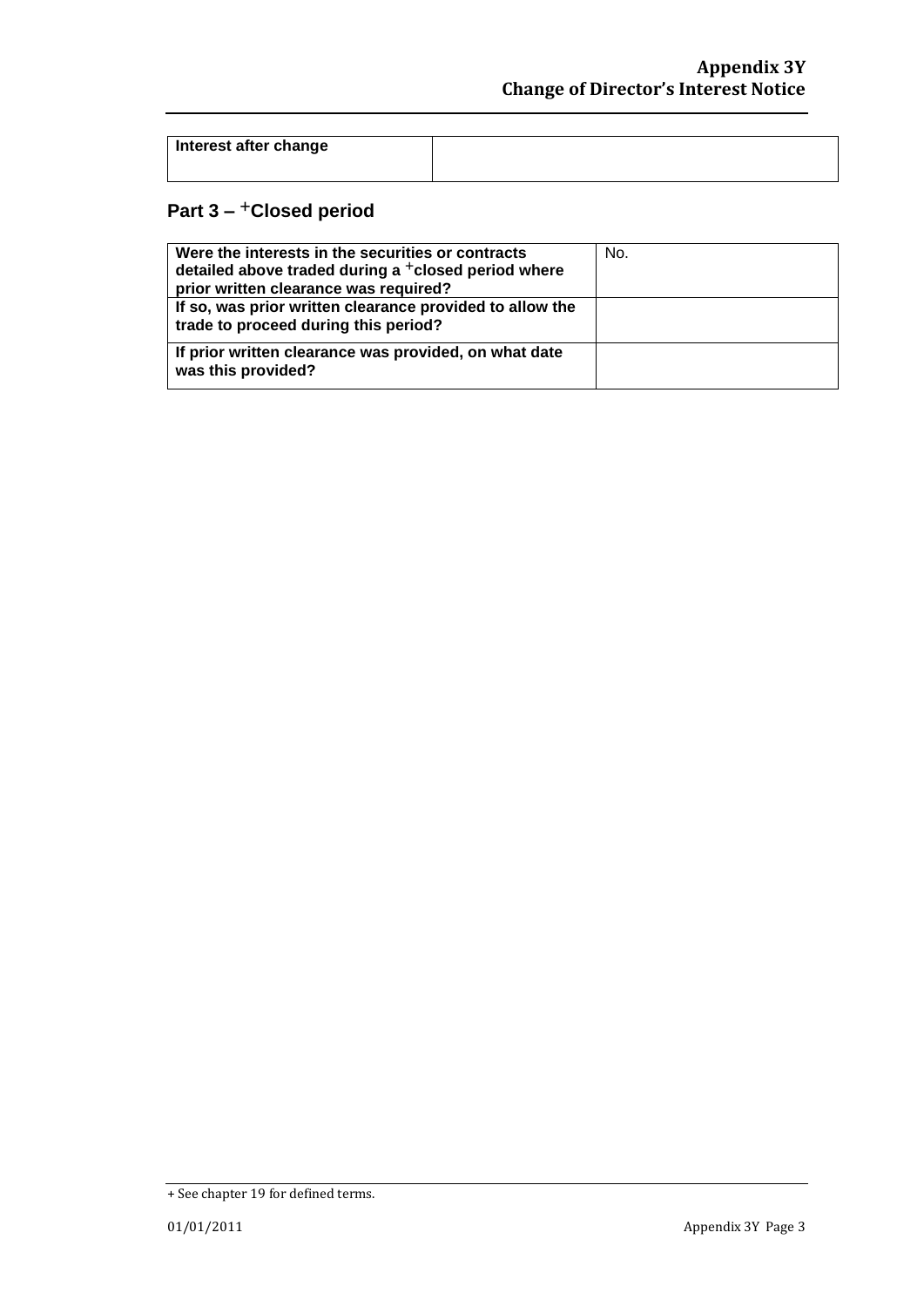*Rule 3.19A.2*

# **Appendix 3Y**

## **Change of Director's Interest Notice**

*Information or documents not available now must be given to ASX as soon as available. Information and documents given to ASX become ASX's property and may be made public.*

Introduced 30/09/01 Amended 01/01/11

| Name of entity | Vimy Resources Limited |
|----------------|------------------------|
| <b>ABN</b>     | 56 120 178 949         |

We (the entity) give ASX the following information under listing rule 3.19A.2 and as agent for the director for the purposes of section 205G of the Corporations Act.

| Name of Director    | Mr Michael Young |
|---------------------|------------------|
| Date of last notice | 30 August 2021   |

#### **Part 1 - Change of director's relevant interests in securities**

*In the case of a trust, this includes interests in the trust made available by the responsible entity of the trust*

Note: In the case of a company, interests which come within paragraph (i) of the definition of "notifiable interest of a director" should be disclosed in this part.

| <b>Direct or indirect interest</b>                                                                                                                  | Direct                                                                                                                                                                                                                                                                                    |
|-----------------------------------------------------------------------------------------------------------------------------------------------------|-------------------------------------------------------------------------------------------------------------------------------------------------------------------------------------------------------------------------------------------------------------------------------------------|
| Nature of indirect interest<br>(including registered holder)<br>Note: Provide details of the circumstances<br>giving rise to the relevant interest. | N/A                                                                                                                                                                                                                                                                                       |
| Date of change                                                                                                                                      | 13 August 2019                                                                                                                                                                                                                                                                            |
| No. of securities held prior to change                                                                                                              | Indirect<br>9,493,670 Fully Paid Ordinary Shares held<br>by Michael Charles Young and Jocelyn<br>Therese Young <mje trust="" young=""><br/>487,073 Fully Paid Ordinary Shares held by<br/>Michael Charles Young and Jocelyn Therese<br/>Young <m&j fund="" super="" young=""></m&j></mje> |
| <b>Class</b>                                                                                                                                        | Unlisted Options exercisable at \$0.082 each<br>on or before 30 July 2022                                                                                                                                                                                                                 |
| <b>Number acquired</b>                                                                                                                              | 5,040,000                                                                                                                                                                                                                                                                                 |
| <b>Number disposed</b>                                                                                                                              | Nil                                                                                                                                                                                                                                                                                       |

<sup>+</sup> See chapter 19 for defined terms.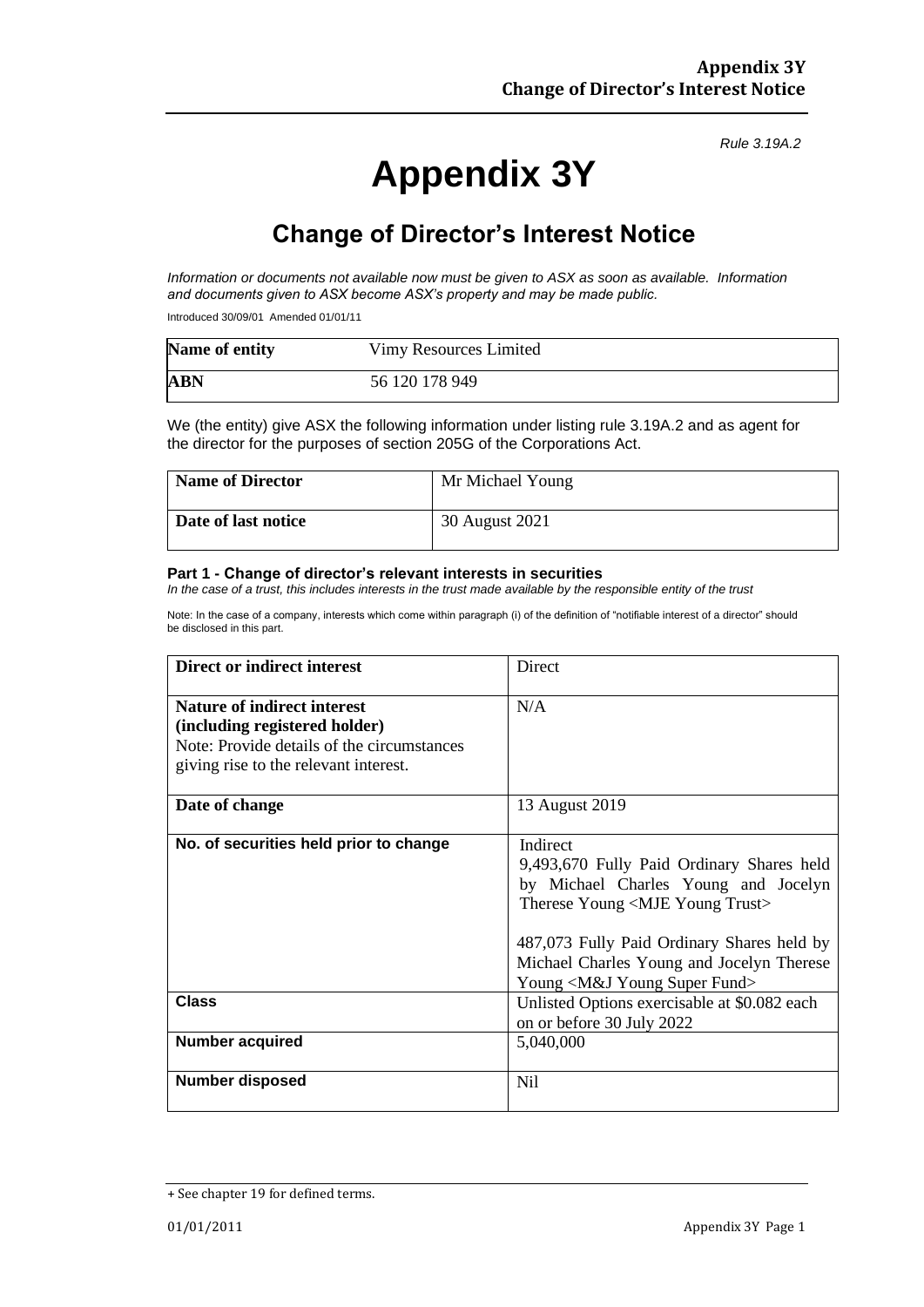| <b>Value/Consideration</b><br>Note: If consideration is non-cash, provide details and estimated<br>valuation                                                               | Nil cash consideration                                                                                                                                                                                                           |
|----------------------------------------------------------------------------------------------------------------------------------------------------------------------------|----------------------------------------------------------------------------------------------------------------------------------------------------------------------------------------------------------------------------------|
| No. of securities held after change                                                                                                                                        | Direct<br>5,040,000 Unlisted Options exercisable at<br>\$0.082 each on or before 30 July 2022<br>Indirect<br>9,493,670 Fully Paid Ordinary Shares held                                                                           |
|                                                                                                                                                                            | by Michael Charles Young and Jocelyn<br>Therese Young <mje trust="" young=""><br/>487,073 Fully Paid Ordinary Shares held by<br/>Michael Charles Young and Jocelyn Therese<br/>Young <m&j fund="" super="" young=""></m&j></mje> |
| Nature of change<br>Example: on-market trade, off-market trade, exercise of options,<br>issue of securities under dividend reinvestment plan, participation<br>in buy-back | Unlisted Options issued pursuant to 2019<br>Vimy Employee Option Plan approved by<br>shareholders on 13 August 2019                                                                                                              |

#### **Part 2 – Change of director's interests in contracts**

Note: In the case of a company, interests which come within paragraph (ii) of the definition of "notifiable interest of a director" should be disclosed in this part.

| <b>Detail of contract</b>                                                         | N/A |
|-----------------------------------------------------------------------------------|-----|
|                                                                                   |     |
| Nature of interest                                                                |     |
|                                                                                   |     |
| Name of registered holder                                                         |     |
| (if issued securities)                                                            |     |
| Date of change                                                                    |     |
|                                                                                   |     |
| No. and class of securities to<br>which interest related prior to                 |     |
| change<br>Note: Details are only required for a contract in                       |     |
| relation to which the interest has changed                                        |     |
| Interest acquired                                                                 |     |
|                                                                                   |     |
| <b>Interest disposed</b>                                                          |     |
| <b>Value/Consideration</b>                                                        |     |
| Note: If consideration is non-cash, provide details<br>and an estimated valuation |     |
| Interest after change                                                             |     |
|                                                                                   |     |

<sup>+</sup> See chapter 19 for defined terms.